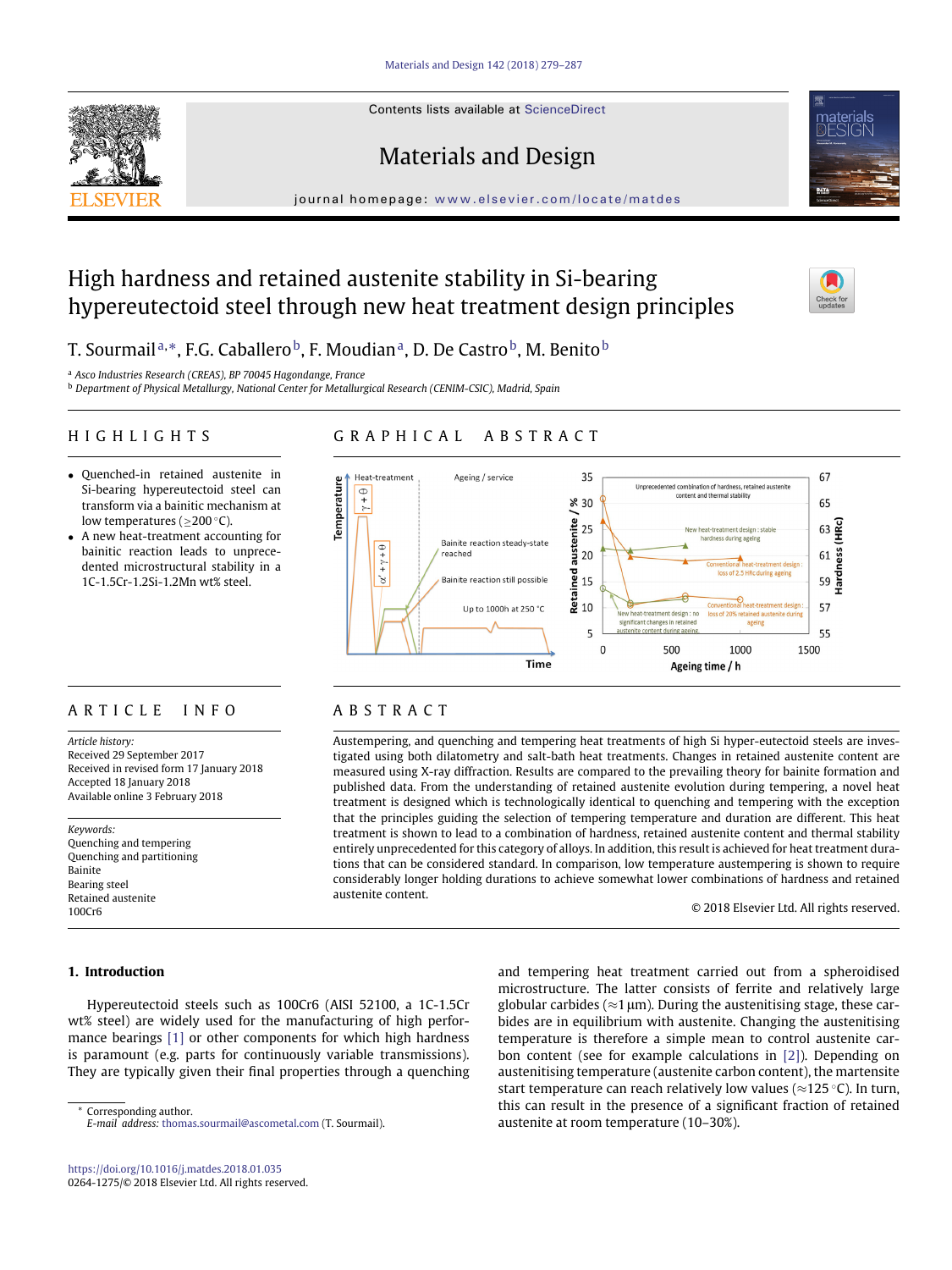On the one hand, retained austenite is often undesirable in standard 100Cr6 steel (1C-1.5Cr wt%) because of its low thermal and mechanical stability. Indeed it is susceptible of rapid decomposition (a few hours) at temperatures as low as  $200^{\circ}$ C [\[2–5\].](#page--1-1) At lower temperatures, it could presumably decompose over significantly longer durations, which however need to be compared to an expected service lifetime of perhaps thousands of hours. The volume and hardness changes accompanying the decomposition of only a few percents retained austenite are not acceptable in many applications.

On the other hand, 100Cr6 heat-treated to a hardness in excess of 61 HRc exhibits virtually no tensile ductility [\[1,6\].](#page--1-0) From the perspective of ductility and damage tolerance, the introduction of a fraction of retained austenite has long been seen as beneficial. In the late 1990s, a modified version of the standard 100Cr6 was developed, which was designed to exhibit higher retained austenite contents [\[3,7-9\]](#page--1-2) after standard heat treatments. This was achieved through Mn additions (lowering of the martensite start temperature), while Si additions helped further stabilise retained austenite. Indeed, Si additions have been shown to continuously increase the tempering temperature at which full austenite decomposition was achieved, when using fixed tempering durations [\[2,3\].](#page--1-1) For example, with an addition of 0.6 wt% Si, full decomposition of the retained austenite present after quenching was found to occur only for tempering temperatures in excess of 250 ◦C. As mentioned earlier, this temperature is of  $\approx$ 200 °C for a standard Si content of 0.3 wt% in 100Cr6. In parallel, Si additions help reduce hardness loss during tempering [\[2,3,10\].](#page--1-1)

Since martensite formation proceeds without diffusion, retained austenite composition at the end of quenching is that dictated by the equilibrium with cementite at the austenitising temperature. Its carbon content is thus typically only slightly less than the nominal composition (since austenitising is normally carried out below the carbides dissolution temperature). The tempering of the asquenched microstructure is therefore entirely analogous to the partitioning step used in the quenching and partitioning heat treatments developed for steel sheets [\[11–13\].](#page--1-3) For the purpose of clarity however, the terms quenching and tempering are used throughout, in preference over quenching and partitioning. From a microstructural point of view however, both denominations would be equally valid.

In this context, three main phenomena may be expected to compete during tempering, as illustrated in [Fig. 1.](#page-1-0) These include precipitation of cementite or transition carbides in martensite, carbon partitioning from martensite to the retained austenite, and bainite formation within the retained austenite. The possible formation of fresh martensite from the austenite during final cooling is not mentioned. Although this is a well-known issue in low carbon steels (0.1–0.3 wt%), formation of fresh martensite during final cooling has not been observed in high carbon, high Si steels [\[14\],](#page--1-4) even in the context of austempering treatments.

Works on low temperature austempering of high carbon high silicon steels [\[6,14-23\]](#page--1-5) provide a wealth of information on the kinetics of bainitic decomposition of austenite in the range of temperatures 125–350 ◦C. In the above cited research, materials not unlike Si-added 100Cr6 are austenitised then rapidly cooled to the transformation temperature. They are then held at this temperature to allow development of a mixture of very fine bainite laths with retained austenite. As indicated in all the above references, the duration to reach steady-state for the bainite reaction is typically greater than 20 h at a temperature of 250 $\degree$ C. The transformation duration can furthermore exceed 100 h for lower temperatures, although it can be as low as 1 h at  $350^{\circ}$ C.

Conventional tempering temperatures for hyper-eutectoid steels heat treated to high hardness are typically within 160–230 °C. Therefore, the bainite reaction taking place in the austenite left after quenching can be expected to occur over extended durations (tens if not hundred of hours). It is possible that pre-existing martensite shortens the required duration for bainitic decomposition [\[24\],](#page--1-6) although in all likelihood, this will not be sufficient to reach steady-state with conventional tempering durations.

Furthermore, partitioning from pre-existing martensite to retained austenite is known to compete with the bainitic transformation [\[25\].](#page--1-7) In a lower carbon material (0.3C-2.5Mn-1.5Si-0.8Cr wt%), recent in-situ investigations have shown that carbon partitioning from martensite was the dominant contributor to retained austenite stabilisation (at 400  $^{\circ}$ C). In other words, for these conditions, austenite stabilisation was primarily due to carbon partitioning from preexisting martensite rather than carbon rejected during the bainitic reaction. However, at low temperatures such as those used for tempering of bearing steels, it has been suggested that carbon partitioning from martensite was not as efficient [\[12\].](#page--1-8) A similar situation is now well documented for low temperature austempering of high carbon, high silicon steels. For these materials, significant ferrite supersaturation has been reported for transformation temperatures as high as 350 $\degree$ C. This implies a lesser austenite carbon enrichment for a given fraction of bainitic ferrite [\[26–28\].](#page--1-9)

In summary, the interplay between bainite transformation and carbon partitioning has been largely investigated for lower carbon steels at somewhat higher temperatures (0.1–0.3 wt%, typically 300 $\degree$ C and above). There is however a significant lack of data when



<span id="page-1-0"></span>Fig. 1. Schematic illustration of the different phenomena likely to occur during tempering of austenite present at the end of quenching in hypereutectoid steels. The austenite retained at the end of quenching, denoted  $\gamma_{r,0}$  is susceptible of transformation to bainite ( $\beta$ ), leading to a lower fraction  $\gamma_{r,t}$  after tempering. At the same time, carbon may partition from pre-existing martensite ( $\alpha_{\rm Q}'$ ) or precipitate within the latter, so that martensite at the end of tempering ( $\alpha_{\rm f}'$ ) must be distinguished from that after quenching